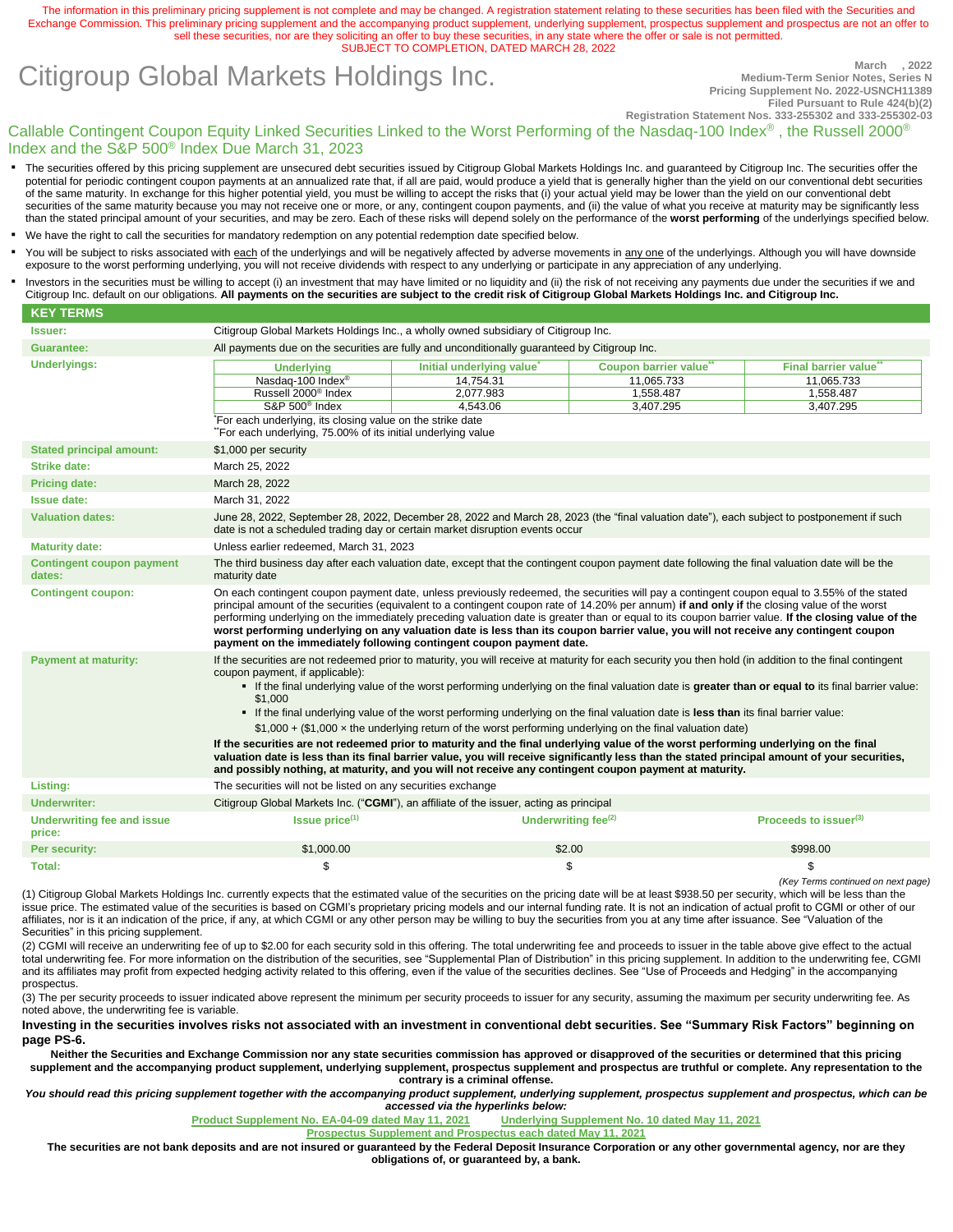| <b>KEY TERMS (continued)</b>       |                                                                                                                                                                                                                                                                                                                                                           |
|------------------------------------|-----------------------------------------------------------------------------------------------------------------------------------------------------------------------------------------------------------------------------------------------------------------------------------------------------------------------------------------------------------|
| <b>Redemption:</b>                 | We may call the securities, in whole and not in part, for mandatory redemption on any potential redemption date upon not<br>less than three business days' notice. Following an exercise of our call right, you will receive for each security you then<br>hold an amount in cash equal to \$1,000.00 plus the related contingent coupon payment, if any. |
| <b>Potential redemption dates:</b> | The contingent coupon payment dates related to the valuation dates scheduled to occur on June 28, 2022, September 28,<br>2022 and December 28, 2022                                                                                                                                                                                                       |
| Final underlying value:            | For each underlying, its closing value on the final valuation date                                                                                                                                                                                                                                                                                        |
| Worst performing underlying:       | For any valuation date, the underlying with the lowest underlying return determined as of that valuation date                                                                                                                                                                                                                                             |
| <b>Underlying return:</b>          | For each underlying on any valuation date, (i) its closing value on that valuation date minus its initial underlying value,<br>divided by (ii) its initial underlying value                                                                                                                                                                               |
| <b>CUSIP</b> / ISIN:               | 17330FE56 / US17330FE565                                                                                                                                                                                                                                                                                                                                  |
|                                    |                                                                                                                                                                                                                                                                                                                                                           |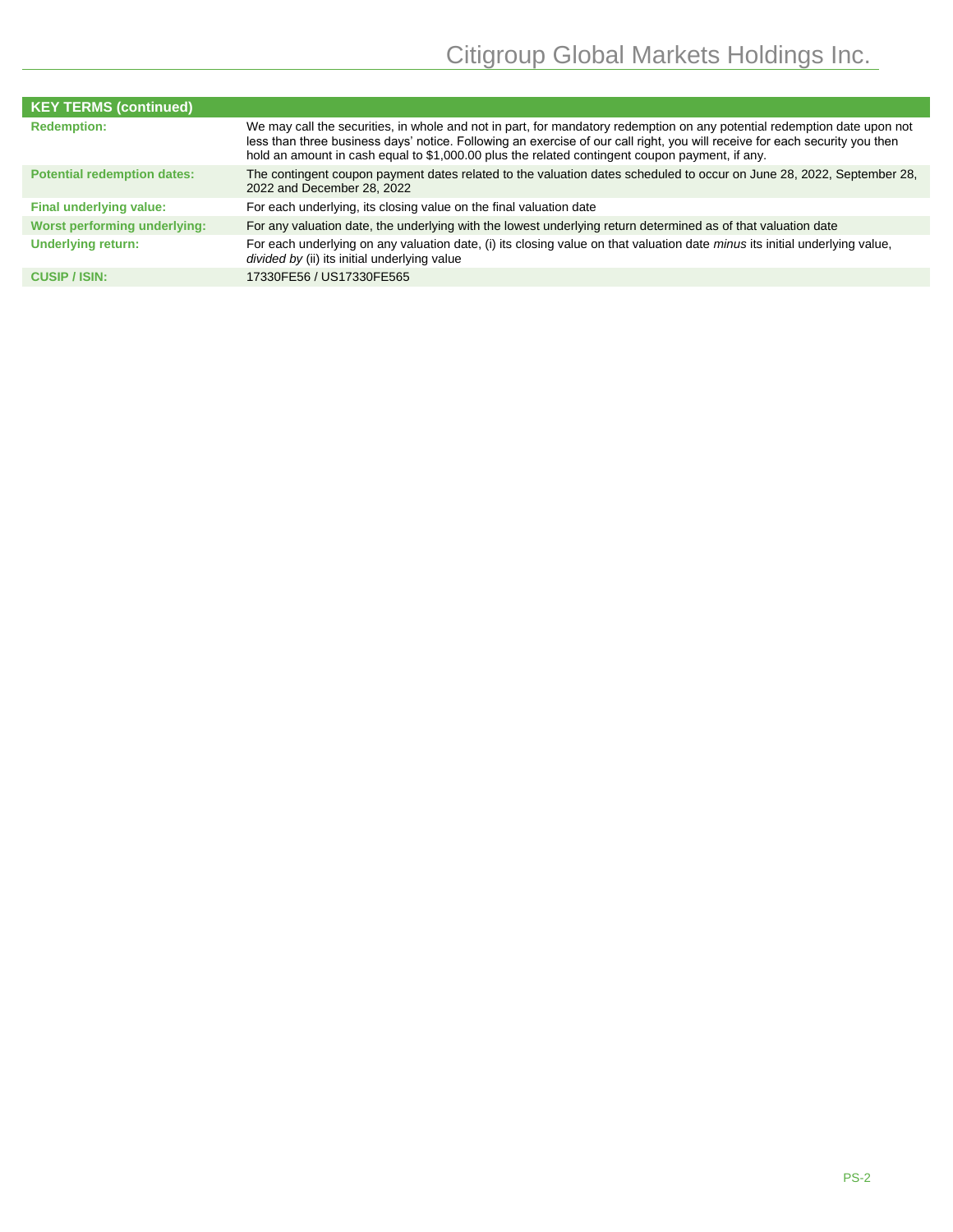### Additional Information

The terms of the securities are set forth in the accompanying product supplement, prospectus supplement and prospectus, as supplemented by this pricing supplement. The accompanying product supplement, prospectus supplement and prospectus contain important disclosures that are not repeated in this pricing supplement. For example, the accompanying product supplement contains important information about how the closing value of each underlying will be determined and about adjustments that may be made to the terms of the securities upon the occurrence of market disruption events and other specified events with respect to each underlying. The accompanying underlying supplement contains information about each underlying that is not repeated in this pricing supplement. It is important that you read the accompanying product supplement, underlying supplement, prospectus supplement and prospectus together with this pricing supplement in deciding whether to invest in the securities. Certain terms used but not defined in this pricing supplement are defined in the accompanying product supplement.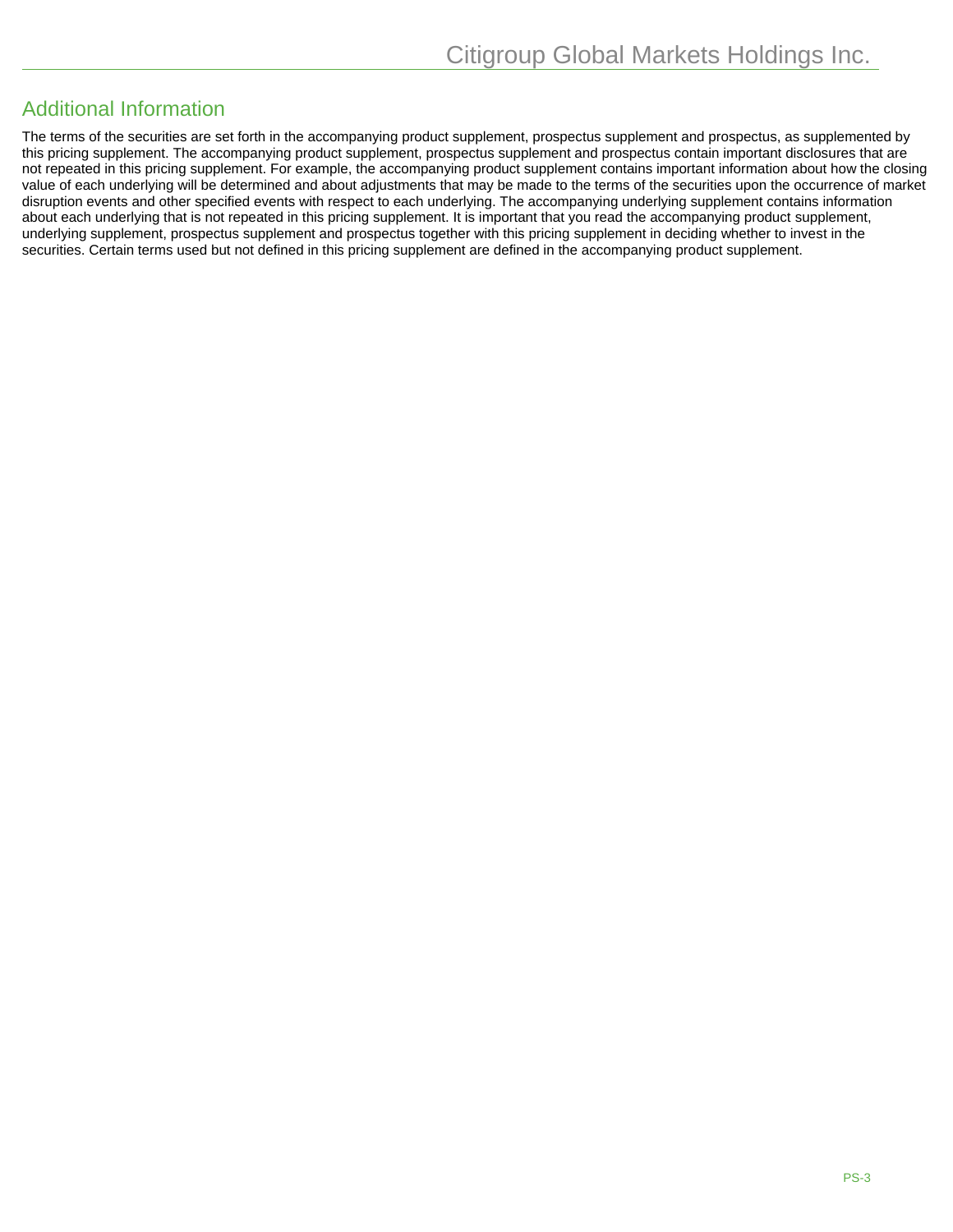## Hypothetical Examples

The examples in the first section below illustrate how to determine whether a contingent coupon will be paid following a valuation date. The examples in the second section below illustrate how to determine the payment at maturity on the securities, assuming the securities are not redeemed prior to maturity. The examples are solely for illustrative purposes, do not show all possible outcomes and are not a prediction of any payment that may be made on the securities.

The examples below are based on the following hypothetical values and do not reflect the actual initial underlying values, coupon barrier values or final barrier values of the underlyings. For the actual initial underlying value, coupon barrier value and final barrier value of each underlying, see the cover page of this pricing supplement. We have used these hypothetical values, rather than the actual values, to simplify the calculations and aid understanding of how the securities work. However, you should understand that the actual payments on the securities will be calculated based on the actual initial underlying value, coupon barrier value and final barrier value of each underlying, and not the hypothetical values indicated below. For ease of analysis, figures below have been rounded.

|                                 | <b>Hypothetical initial underlying</b> |                                          |                                         |
|---------------------------------|----------------------------------------|------------------------------------------|-----------------------------------------|
| <b>Underlying</b>               | value                                  | <b>Hypothetical coupon barrier value</b> | <b>Hypothetical final barrier value</b> |
|                                 |                                        | 75.00 (75.00% of its hypothetical        | 75.00 (75.00% of its hypothetical       |
| Nasdag-100 Index <sup>®</sup>   | 100.00                                 | initial underlying value)                | initial underlying value)               |
|                                 |                                        | 75.00 (75.00% of its hypothetical        | 75.00 (75.00% of its hypothetical       |
| Russell 2000 <sup>®</sup> Index | 100.00                                 | initial underlying value)                | initial underlying value)               |
|                                 |                                        | 75.00 (75.00% of its hypothetical        | 75.00 (75.00% of its hypothetical       |
| $S\&P 500^{\circ}$ Index        | 100.00                                 | initial underlying value)                | initial underlying value)               |

#### *Hypothetical Examples of Contingent Coupon Payments Following a Valuation Date*

The three hypothetical examples below illustrate how to determine whether a contingent coupon will be paid following a hypothetical valuation date, assuming that the closing values of the underlyings on the hypothetical valuation date are as indicated below.

|                  | <b>Hypothetical closing value</b><br>of the Nasdaq-100 Index <sup>®</sup><br>on hypothetical valuation<br>date | <b>Hypothetical closing value</b><br>of the Russell 2000 <sup>®</sup> Index<br>on hypothetical valuation<br>date | <b>Hypothetical closing value</b><br>of the S&P 500 <sup>®</sup> Index on<br>hypothetical valuation date | <b>Hypothetical payment per</b><br>\$1,000.00 security on<br>related contingent coupon<br>payment date |
|------------------|----------------------------------------------------------------------------------------------------------------|------------------------------------------------------------------------------------------------------------------|----------------------------------------------------------------------------------------------------------|--------------------------------------------------------------------------------------------------------|
|                  | 120                                                                                                            | 85                                                                                                               | 100                                                                                                      |                                                                                                        |
| <b>Example 1</b> | (underlying return $=$<br>$(120 - 100) / 100 = 20\%)$                                                          | (underlying return $=$<br>$(85 - 100) / 100 = -15\%)$                                                            | (underlying return $=$<br>$(100 - 100) / 100 = 0\%)$                                                     | \$35.50<br>(contingent coupon is paid)                                                                 |
|                  | 45                                                                                                             | 120                                                                                                              | 160                                                                                                      |                                                                                                        |
| <b>Example 2</b> | (underlying return $=$<br>$(45 - 100) / 100 = -55\%)$                                                          | (underlying return $=$<br>$(120 - 100) / 100 = 20\%)$                                                            | (underlying return $=$<br>$(160 - 100) / 100 = 60\%)$                                                    | \$0.00<br>(no contingent coupon)                                                                       |
|                  | 40                                                                                                             | 40                                                                                                               | 10                                                                                                       |                                                                                                        |
| <b>Example 3</b> | (underlying return $=$<br>$(40 - 100) / 100 = -60\%)$                                                          | (underlying return $=$<br>$(40 - 100) / 100 = -60\%)$                                                            | (underlying return $=$<br>$(10 - 100) / 100 = -90\%)$                                                    | \$0.00<br>(no contingent coupon)                                                                       |

**Example 1:** On the hypothetical valuation date, the Russell 2000® Index has the lowest underlying return and, therefore, is the worst performing underlying on the hypothetical valuation date. In this scenario, the closing value of the worst performing underlying on the hypothetical valuation date is greater than its coupon barrier value. As a result, investors in the securities would receive the contingent coupon payment on the related contingent coupon payment date.

**Example 2:** On the hypothetical valuation date, the Nasdaq-100 Index® has the lowest underlying return and, therefore, is the worst performing underlying on the hypothetical valuation date. In this scenario, the closing value of the worst performing underlying on the hypothetical valuation date is less than its coupon barrier value. As a result, investors would not receive any payment on the related contingent coupon payment date.

**Investors in the securities will not receive a contingent coupon on the contingent coupon payment date following a valuation date if the closing value of the worst performing underlying on that valuation date is less than its coupon barrier value. Whether a contingent coupon is paid following a valuation date depends solely on the closing value of the worst performing underlying on that valuation date.**

**Example 3:** On the hypothetical valuation date, the S&P 500® Index has the lowest underlying return and, therefore, is the worst performing underlying on the hypothetical valuation date. In this scenario, the closing value of the worst performing underlying on the hypothetical valuation date is less than its coupon barrier value. As a result, investors would not receive any payment on the related contingent coupon payment date.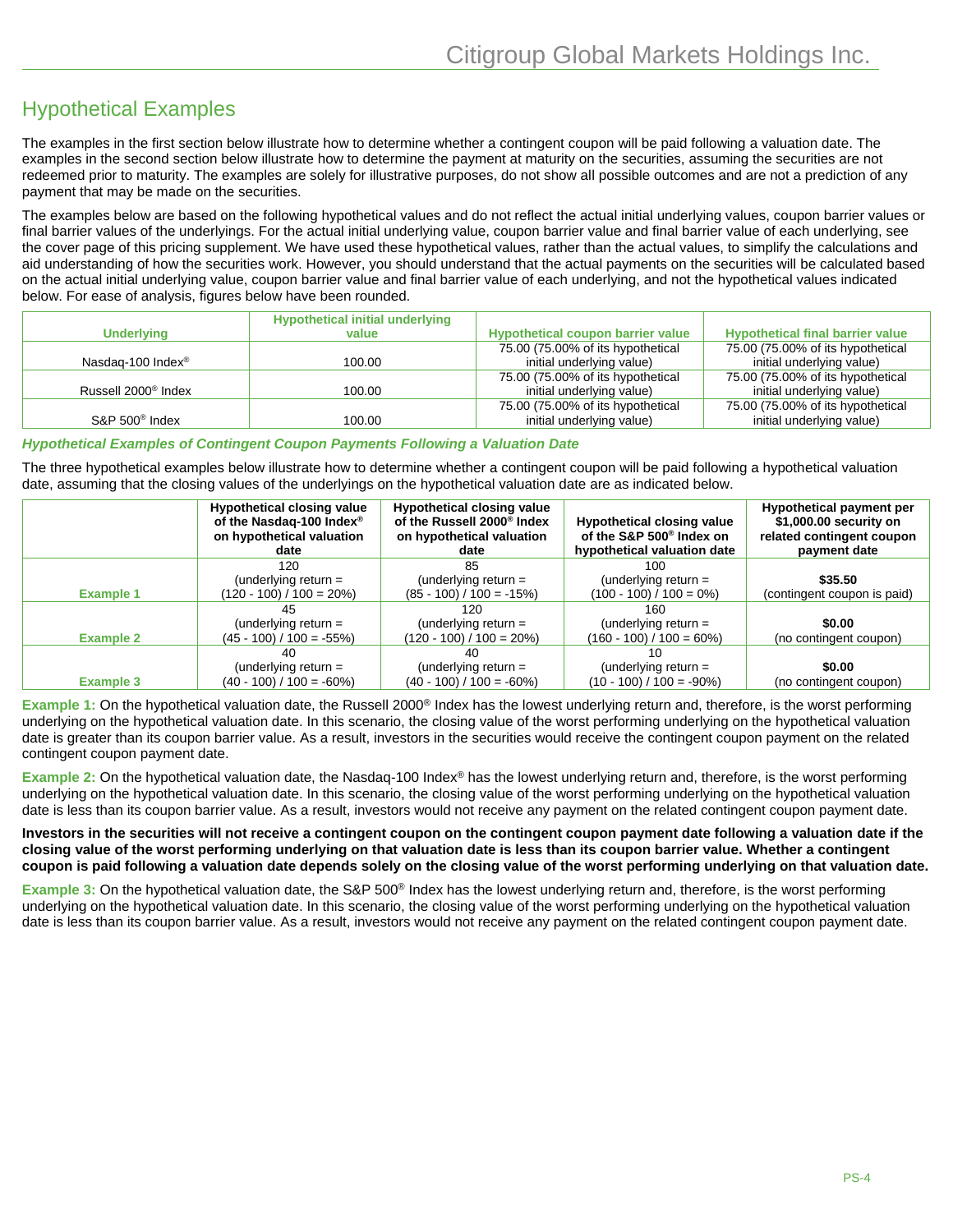#### *Hypothetical Examples of the Payment at Maturity on the Securities*

The next three hypothetical examples illustrate the calculation of the payment at maturity on the securities, assuming that the securities have not been earlier redeemed and that the final underlying values of the underlyings are as indicated below.

|                  | <b>Hypothetical final</b><br>underlying value of the<br>Nasdag-100 Index <sup>®</sup> | <b>Hypothetical final</b><br>underlying value of the<br>Russell 2000 <sup>®</sup> Index | <b>Hypothetical final</b><br>underlying value of the S&P<br>$500^{\circ}$ Index | Hypothetical payment at<br>maturity per \$1,000.00<br>security |
|------------------|---------------------------------------------------------------------------------------|-----------------------------------------------------------------------------------------|---------------------------------------------------------------------------------|----------------------------------------------------------------|
|                  | 110                                                                                   | 120                                                                                     | 125                                                                             |                                                                |
|                  | (underlying return $=$                                                                | (underlying return $=$                                                                  | (underlying return $=$                                                          | \$1,035.50                                                     |
| <b>Example 4</b> | $(110 - 100) / 100 = 10\%)$                                                           | $(120 - 100) / 100 = 20\%)$                                                             | $(125 - 100) / 100 = 25\%)$                                                     | (contingent coupon is paid)                                    |
|                  | 110                                                                                   | 110                                                                                     | 30                                                                              |                                                                |
|                  | (underlying return $=$                                                                | (underlying return $=$                                                                  | (underlying return $=$                                                          |                                                                |
| <b>Example 5</b> | $(110 - 100) / 100 = 10\%)$                                                           | $(110 - 100) / 100 = 10\%)$                                                             | $(30 - 100) / 100 = -70\%)$                                                     | \$300.00                                                       |
|                  | 20                                                                                    |                                                                                         | 65                                                                              |                                                                |
|                  | (underlying return $=$                                                                | (underlying return $=$                                                                  | (underlying return $=$                                                          |                                                                |
| <b>Example 6</b> | $(20 - 100) / 100 = -80\%)$                                                           | $(85 - 100) / 100 = -15\%)$                                                             | $(65 - 100) / 100 = -35\%)$                                                     | \$200.00                                                       |

**Example 4:** On the final valuation date, the Nasdaq-100 Index® has the lowest underlying return and, therefore, is the worst performing underlying on the final valuation date. In this scenario, the final underlying value of the worst performing underlying on the final valuation date is greater than its final barrier value. Accordingly, at maturity, you would receive the stated principal amount of the securities *plus* the contingent coupon payment due at maturity, but you would not participate in the appreciation of any of the underlyings.

**Example 5:** On the final valuation date, the S&P 500® Index has the lowest underlying return and, therefore, is the worst performing underlying on the final valuation date. In this scenario, the final underlying value of the worst performing underlying on the final valuation date is less than its final barrier value. Accordingly, at maturity, you would receive a payment per security calculated as follows:

Payment at maturity =  $$1,000.00 + ($1,000.00 \times the underlying return of the worst performing underlying on the final valuation date)$ 

 $= $1,000.00 + ($1,000.00 \times -70.00\%)$ 

 $= $1,000.00 + $700.00$ 

 $= $300.00$ 

In this scenario, because the final underlying value of the worst performing underlying on the final valuation date is less than its final barrier value, you would lose a significant portion of your investment in the securities. In addition, because the final underlying value of the worst performing underlying on the final valuation date is below its coupon barrier value, you would not receive any contingent coupon payment at maturity.

**Example 6:** On the final valuation date, the Nasdaq-100 Index<sup>®</sup> has the lowest underlying return and, therefore, is the worst performing underlying on the final valuation date. In this scenario, the final underlying value of the worst performing underlying on the final valuation date is less than its final barrier value. Accordingly, at maturity, you would receive a payment per security calculated as follows:

Payment at maturity =  $$1,000.00 + ($1,000.00 \times the underlying return of the worst performing underlying on the final valuation date)$ 

 $= $1,000.00 + ($1,000.00 \times 0.00\%)$ 

 $= $1,000.00 + - $800.00$ 

 $= $200.00$ 

In this scenario, because the final underlying value of the worst performing underlying on the final valuation date is less than its final barrier value, you would lose a significant portion of your investment in the securities. In addition, because the final underlying value of the worst performing underlying on the final valuation date is below its coupon barrier value, you would not receive any contingent coupon payment at maturity.

**It is possible that the closing value of the worst performing underlying will be less than its coupon barrier value on each valuation date and less than its final barrier value on the final valuation date, such that you will not receive any contingent coupon payments over the term of the securities and will receive significantly less than the stated principal amount of your securities, and possibly nothing, at maturity.**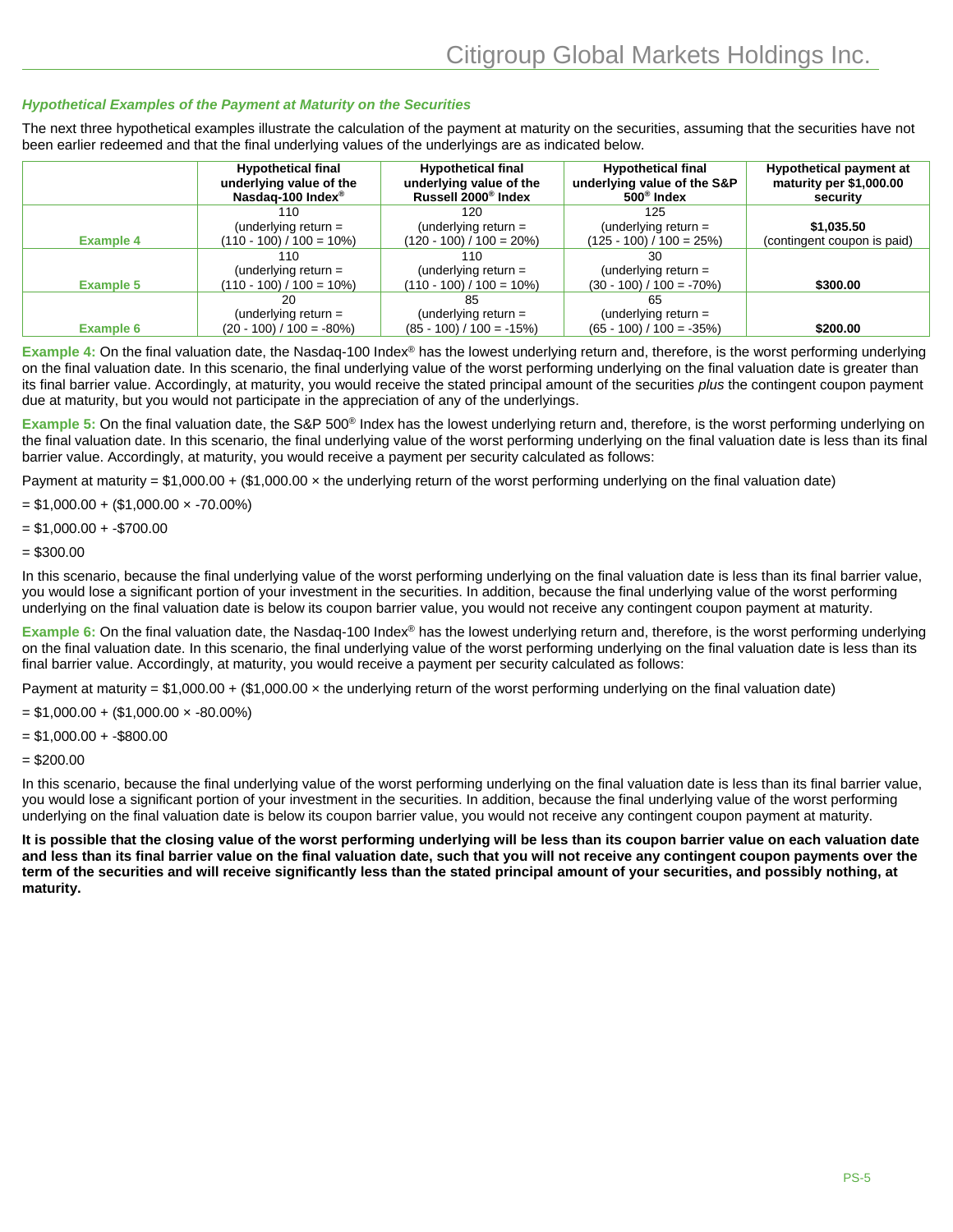### <span id="page-5-0"></span>Summary Risk Factors

An investment in the securities is significantly riskier than an investment in conventional debt securities. The securities are subject to all of the risks associated with an investment in our conventional debt securities (guaranteed by Citigroup Inc.), including the risk that we and Citigroup Inc. may default on our obligations under the securities, and are also subject to risks associated with each underlying. Accordingly, the securities are suitable only for investors who are capable of understanding the complexities and risks of the securities. You should consult your own financial, tax and legal advisors as to the risks of an investment in the securities and the suitability of the securities in light of your particular circumstances.

The following is a summary of certain key risk factors for investors in the securities. You should read this summary together with the more detailed description of risks relating to an investment in the securities contained in the section "Risk Factors Relating to the Securities" beginning on page EA-7 in the accompanying product supplement. You should also carefully read the risk factors included in the accompanying prospectus supplement and in the documents incorporated by reference in the accompanying prospectus, including Citigroup Inc.'s most recent Annual Report on Form 10-K and any subsequent Quarterly Reports on Form 10-Q, which describe risks relating to the business of Citigroup Inc. more generally.

- You may lose a significant portion or all of your investment. Unlike conventional debt securities, the securities do not provide for the repayment of the stated principal amount at maturity in all circumstances. If the securities are not redeemed prior to maturity, your payment at maturity will depend on the final underlying value of the worst performing underlying on the final valuation date. If the final underlying value of the worst performing underlying on the final valuation date is less than its final barrier value, you will lose 1% of the stated principal amount of your securities for every 1% by which the worst performing underlying on the final valuation date has declined from its initial underlying value. There is no minimum payment at maturity on the securities, and you may lose up to all of your investment.
- **The initial underlying values, which were set on the strike date, may be higher than the closing values of the underlyings on the pricing date.** If the closing values of the underlyings on the pricing date are less than the initial underlying values that were set on the strike date, the terms of the securities may be less favorable to you than the terms of an alternative investment that may be available to you that offers a similar payout as the securities but with the initial underlying values set on the pricing date.
- **You will not receive any contingent coupon on the contingent coupon payment date following any valuation date on which the closing value of the worst performing underlying on that valuation date is less than its coupon barrier value.** A contingent coupon payment will be made on a contingent coupon payment date if and only if the closing value of the worst performing underlying on the immediately preceding valuation date is greater than or equal to its coupon barrier value. If the closing value of the worst performing underlying on any valuation date is less than its coupon barrier value, you will not receive any contingent coupon payment on the immediately following contingent coupon payment date. If the closing value of the worst performing underlying on each valuation date is below its coupon barrier value, you will not receive any contingent coupon payments over the term of the securities.
- **Higher contingent coupon rates are associated with greater risk.** The securities offer contingent coupon payments at an annualized rate that, if all are paid, would produce a yield that is generally higher than the yield on our conventional debt securities of the same maturity. This higher potential yield is associated with greater levels of expected risk as of the pricing date for the securities, including the risk that you may not receive a contingent coupon payment on one or more, or any, contingent coupon payment dates and the risk that the value of what you receive at maturity may be significantly less than the stated principal amount of your securities and may be zero. The volatility of, and correlation between, the closing values of the underlyings are important factors affecting these risks. Greater expected volatility of, and lower expected correlation between, the closing values of the underlyings as of the pricing date may result in a higher contingent coupon rate, but would also represent a greater expected likelihood as of the pricing date that the closing value of the worst performing underlying on one or more valuation dates will be less than its coupon barrier value, such that you will not receive one or more, or any, contingent coupon payments during the term of the securities and that the final underlying value of the worst performing underlying on the final valuation date will be less than its final barrier value, such that you will not be repaid the stated principal amount of your securities at maturity.
- **The securities are subject to heightened risk because they have multiple underlyings.** The securities are more risky than similar investments that may be available with only one underlying. With multiple underlyings, there is a greater chance that any one underlying will perform poorly, adversely affecting your return on the securities.
- **The securities are subject to the risks of each of the underlyings and will be negatively affected if any one underlying performs poorly.** You are subject to risks associated with each of the underlyings. If any one underlying performs poorly, you will be negatively affected. The securities are not linked to a basket composed of the underlyings, where the blended performance of the underlyings would be better than the performance of the worst performing underlying alone. Instead, you are subject to the full risks of whichever of the underlyings is the worst performing underlying.
- **You will not benefit in any way from the performance of any better performing underlying.** The return on the securities depends solely on the performance of the worst performing underlying, and you will not benefit in any way from the performance of any better performing underlying.
- **You will be subject to risks relating to the relationship between the underlyings.** It is preferable from your perspective for the underlyings to be correlated with each other, in the sense that their closing values tend to increase or decrease at similar times and by similar magnitudes. By investing in the securities, you assume the risk that the underlyings will not exhibit this relationship. The less correlated the underlyings, the more likely it is that any one of the underlyings will perform poorly over the term of the securities. All that is necessary for the securities to perform poorly is for one of the underlyings to perform poorly. It is impossible to predict what the relationship between the underlyings will be over the term of the securities. The underlyings differ in significant ways and, therefore, may not be correlated with each other.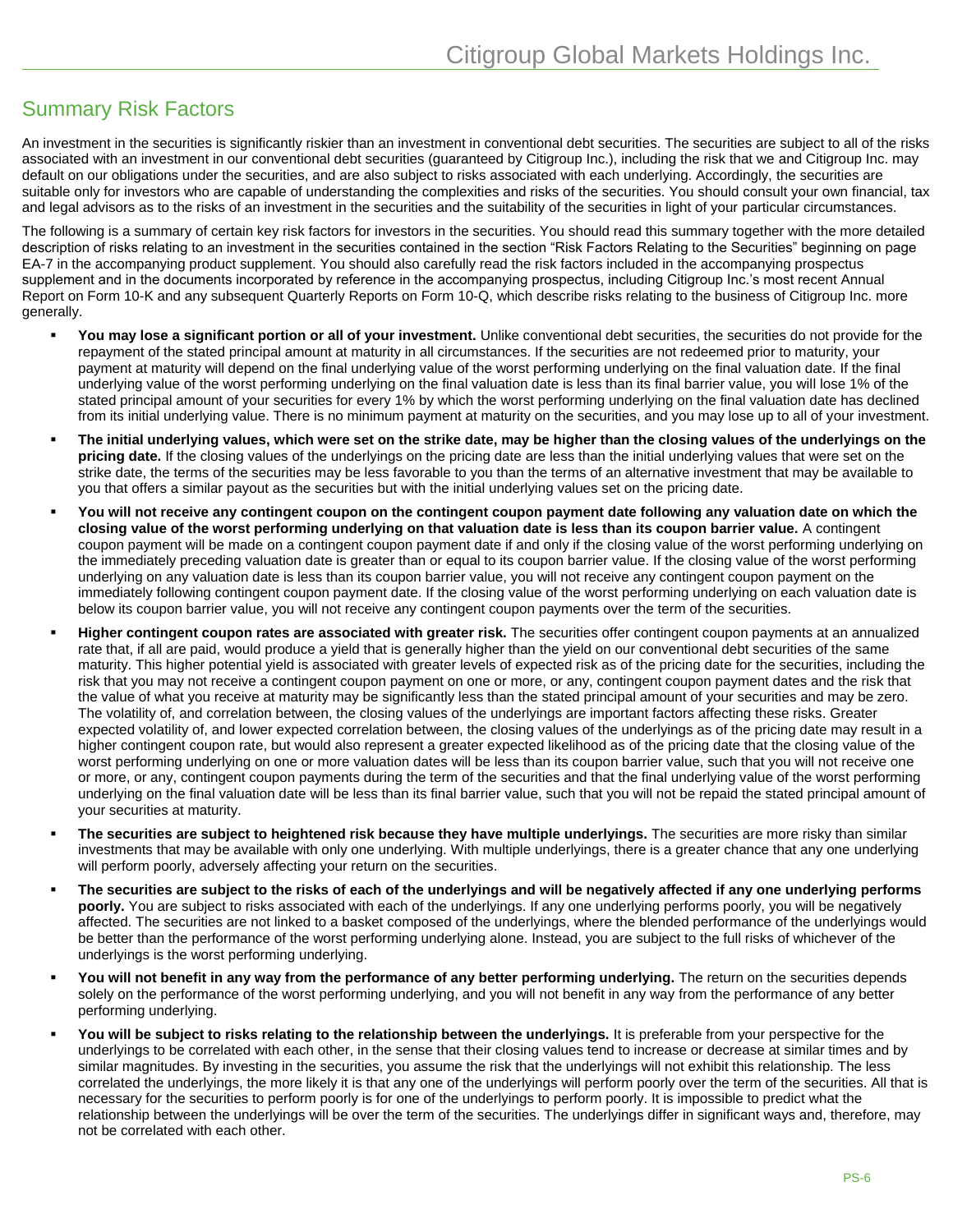- **You may not be adequately compensated for assuming the downside risk of the worst performing underlying.** The potential contingent coupon payments on the securities are the compensation you receive for assuming the downside risk of the worst performing underlying, as well as all the other risks of the securities. That compensation is effectively "at risk" and may, therefore, be less than you currently anticipate. First, the actual yield you realize on the securities could be lower than you anticipate because the coupon is "contingent" and you may not receive a contingent coupon payment on one or more, or any, of the contingent coupon payment dates. Second, the contingent coupon payments are the compensation you receive not only for the downside risk of the worst performing underlying, but also for all of the other risks of the securities, including the risk that the securities may be redeemed prior to maturity, interest rate risk and our and Citigroup Inc.'s credit risk. If those other risks increase or are otherwise greater than you currently anticipate, the contingent coupon payments may turn out to be inadequate to compensate you for all the risks of the securities, including the downside risk of the worst performing underlying.
- **We may redeem the securities at our option, which will limit your ability to receive the contingent coupon payments.** We may redeem the securities on any potential redemption date. In the event that we redeem the securities, you will receive the stated principal amount of your securities and the related contingent coupon payment, if any. Thus, the term of the securities may be limited. If we redeem the securities prior to maturity, you will not receive any additional contingent coupon payments. Moreover, you may not be able to reinvest your funds in another investment that provides a similar yield with a similar level of risk. If we redeem the securities prior to maturity, it is likely to be at a time when the underlyings are performing in a manner that would otherwise have been favorable to you. By contrast, if the underlyings are performing unfavorably from your perspective, we are less likely to redeem the securities. If we redeem the securities, we will do so at a time that is advantageous to us and without regard to your interests.
- **The securities offer downside exposure to the worst performing underlying, but no upside exposure to any underlying.** You will not participate in any appreciation in the value of any underlying over the term of the securities. Consequently, your return on the securities will be limited to the contingent coupon payments you receive, if any, and may be significantly less than the return on any underlying over the term of the securities. In addition, as an investor in the securities, you will not receive any dividends or other distributions or have any other rights with respect to any of the underlyings.
- **The performance of the securities will depend on the closing values of the underlyings solely on the valuation dates, which makes the securities particularly sensitive to volatility in the closing values of the underlyings on or near the valuation dates.** Whether the contingent coupon will be paid on any given contingent coupon payment date will depend on the closing values of the underlyings solely on the applicable valuation dates, regardless of the closing values of the underlyings on other days during the term of the securities. If the securities are not redeemed prior to maturity, what you receive at maturity will depend solely on the closing value of the worst performing underlying on the final valuation date, and not on any other day during the term of the securities. Because the performance of the securities depends on the closing values of the underlyings on a limited number of dates, the securities will be particularly sensitive to volatility in the closing values of the underlyings on or near the valuation dates. You should understand that the closing value of each underlying has historically been highly volatile.
- **The securities are subject to the credit risk of Citigroup Global Markets Holdings Inc. and Citigroup Inc.** If we default on our obligations under the securities and Citigroup Inc. defaults on its guarantee obligations, you may not receive anything owed to you under the securities.
- **The securities will not be listed on any securities exchange and you may not be able to sell them prior to maturity.** The securities will not be listed on any securities exchange. Therefore, there may be little or no secondary market for the securities. CGMI currently intends to make a secondary market in relation to the securities and to provide an indicative bid price for the securities on a daily basis. Any indicative bid price for the securities provided by CGMI will be determined in CGMI's sole discretion, taking into account prevailing market conditions and other relevant factors, and will not be a representation by CGMI that the securities can be sold at that price, or at all. CGMI may suspend or terminate making a market and providing indicative bid prices without notice, at any time and for any reason. If CGMI suspends or terminates making a market, there may be no secondary market at all for the securities because it is likely that CGMI will be the only broker-dealer that is willing to buy your securities prior to maturity. Accordingly, an investor must be prepared to hold the securities until maturity.
- **The estimated value of the securities on the pricing date, based on CGMI's proprietary pricing models and our internal funding rate, is less than the issue price.** The difference is attributable to certain costs associated with selling, structuring and hedging the securities that are included in the issue price. These costs include (i) any selling concessions or other fees paid in connection with the offering of the securities, (ii) hedging and other costs incurred by us and our affiliates in connection with the offering of the securities and (iii) the expected profit (which may be more or less than actual profit) to CGMI or other of our affiliates in connection with hedging our obligations under the securities. These costs adversely affect the economic terms of the securities because, if they were lower, the economic terms of the securities would be more favorable to you. The economic terms of the securities are also likely to be adversely affected by the use of our internal funding rate, rather than our secondary market rate, to price the securities. See "The estimated value of the securities would be lower if it were calculated based on our secondary market rate" below.
- **The estimated value of the securities was determined for us by our affiliate using proprietary pricing models.** CGMI derived the estimated value disclosed on the cover page of this pricing supplement from its proprietary pricing models. In doing so, it may have made discretionary judgments about the inputs to its models, such as the volatility of, and correlation between, the closing values of the underlyings, dividend yields on the underlyings and interest rates. CGMI's views on these inputs may differ from your or others' views, and as an underwriter in this offering, CGMI's interests may conflict with yours. Both the models and the inputs to the models may prove to be wrong and therefore not an accurate reflection of the value of the securities. Moreover, the estimated value of the securities set forth on the cover page of this pricing supplement may differ from the value that we or our affiliates may determine for the securities for other purposes, including for accounting purposes. You should not invest in the securities because of the estimated value of the securities. Instead, you should be willing to hold the securities to maturity irrespective of the initial estimated value.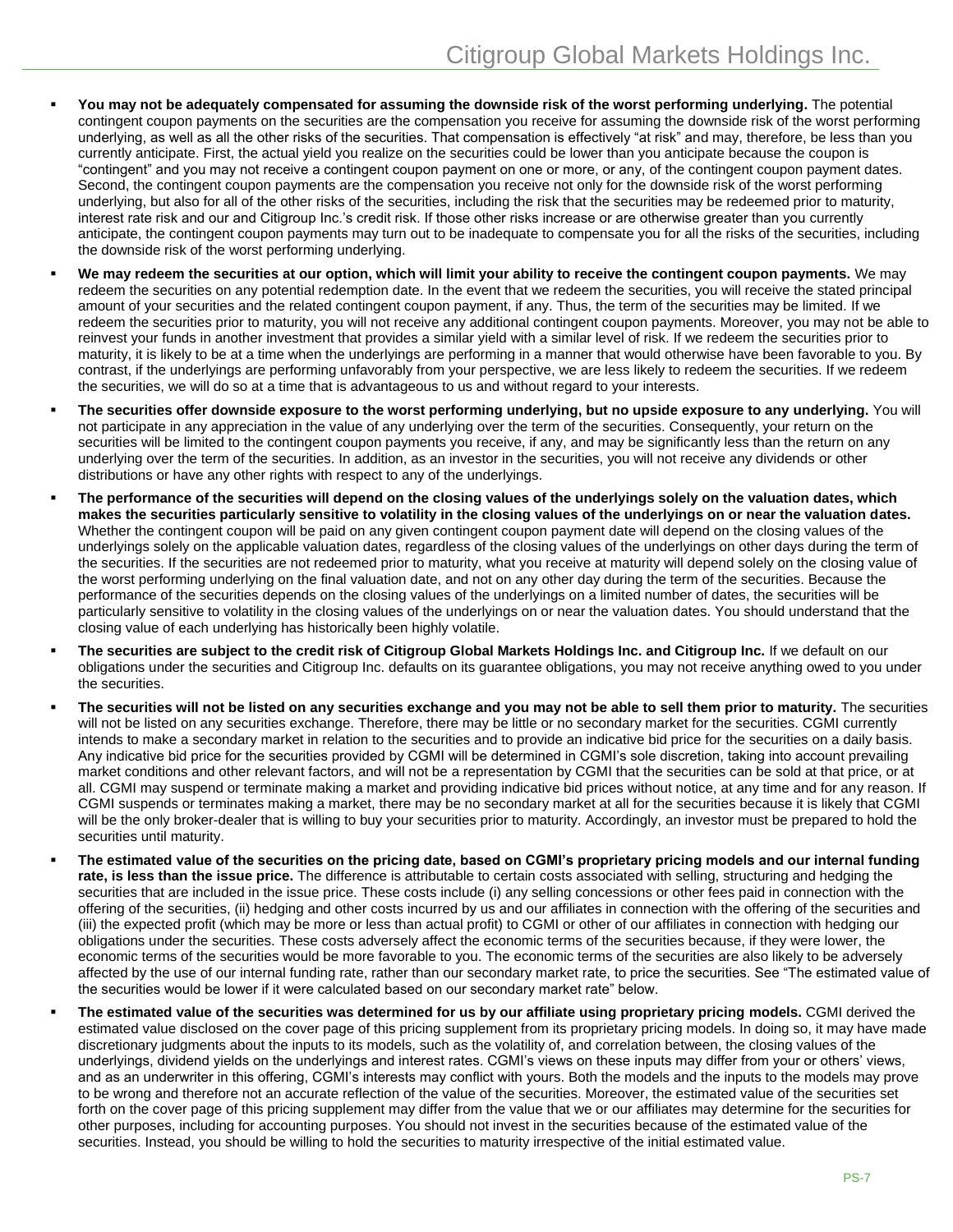**The estimated value of the securities would be lower if it were calculated based on our secondary market rate.** The estimated value of the securities included in this pricing supplement is calculated based on our internal funding rate, which is the rate at which we are willing to borrow funds through the issuance of the securities. Our internal funding rate is generally lower than our secondary market rate, which is the rate that CGMI will use in determining the value of the securities for purposes of any purchases of the securities from you in the secondary market. If the estimated value included in this pricing supplement were based on our secondary market rate, rather than our internal funding rate, it would likely be lower. We determine our internal funding rate based on factors such as the costs associated with the securities, which are generally higher than the costs associated with conventional debt securities, and our liquidity needs and preferences. Our internal funding rate is not an interest rate that is payable on the securities.

Because there is not an active market for traded instruments referencing our outstanding debt obligations, CGMI determines our secondary market rate based on the market price of traded instruments referencing the debt obligations of Citigroup Inc., our parent company and the guarantor of all payments due on the securities, but subject to adjustments that CGMI makes in its sole discretion. As a result, our secondary market rate is not a market-determined measure of our creditworthiness, but rather reflects the market's perception of our parent company's creditworthiness as adjusted for discretionary factors such as CGMI's preferences with respect to purchasing the securities prior to maturity.

- **The estimated value of the securities is not an indication of the price, if any, at which CGMI or any other person may be willing to buy the securities from you in the secondary market.** Any such secondary market price will fluctuate over the term of the securities based on the market and other factors described in the next risk factor. Moreover, unlike the estimated value included in this pricing supplement, any value of the securities determined for purposes of a secondary market transaction will be based on our secondary market rate, which will likely result in a lower value for the securities than if our internal funding rate were used. In addition, any secondary market price for the securities will be reduced by a bid-ask spread, which may vary depending on the aggregate stated principal amount of the securities to be purchased in the secondary market transaction, and the expected cost of unwinding related hedging transactions. As a result, it is likely that any secondary market price for the securities will be less than the issue price.
- **The value of the securities prior to maturity will fluctuate based on many unpredictable factors.** The value of your securities prior to maturity will fluctuate based on the closing values of the underlyings, the volatility of, and correlation between, the closing values of the underlyings, dividend yields on the underlyings, interest rates generally, the time remaining to maturity and our and Citigroup Inc.'s creditworthiness, as reflected in our secondary market rate, among other factors described under "Risk Factors Relating to the Securities—Risk Factors Relating to All Securities—The value of your securities prior to maturity will fluctuate based on many unpredictable factors" in the accompanying product supplement. Changes in the closing values of the underlyings may not result in a comparable change in the value of your securities. You should understand that the value of your securities at any time prior to maturity may be significantly less than the issue price.
- **Immediately following issuance, any secondary market bid price provided by CGMI, and the value that will be indicated on any brokerage account statements prepared by CGMI or its affiliates, will reflect a temporary upward adjustment.** The amount of this temporary upward adjustment will steadily decline to zero over the temporary adjustment period. See "Valuation of the Securities" in this pricing supplement.
- **The Russell 2000® Index is subject to risks associated with small capitalization stocks.** The stocks that constitute the Russell 2000<sup>®</sup> Index are issued by companies with relatively small market capitalization. The stock prices of smaller companies may be more volatile than stock prices of large capitalization companies. These companies tend to be less well-established than large market capitalization companies. Small capitalization companies may be less able to withstand adverse economic, market, trade and competitive conditions relative to larger companies. Small capitalization companies are less likely to pay dividends on their stocks, and the presence of a dividend payment could be a factor that limits downward stock price pressure under adverse market conditions.
- **Our offering of the securities is not a recommendation of any underlying.** The fact that we are offering the securities does not mean that we believe that investing in an instrument linked to the underlyings is likely to achieve favorable returns. In fact, as we are part of a global financial institution, our affiliates may have positions (including short positions) in the underlyings or in instruments related to the underlyings, and may publish research or express opinions, that in each case are inconsistent with an investment linked to the underlyings. These and other activities of our affiliates may affect the closing values of the underlyings in a way that negatively affects the value of and your return on the securities.
- **The closing value of an underlying may be adversely affected by our or our affiliates' hedging and other trading activities.** We expect to hedge our obligations under the securities through CGMI or other of our affiliates, who may take positions in the underlyings or in financial instruments related to the underlyings and may adjust such positions during the term of the securities. Our affiliates also take positions in the underlyings or in financial instruments related to the underlyings on a regular basis (taking long or short positions or both), for their accounts, for other accounts under their management or to facilitate transactions on behalf of customers. These activities could affect the closing values of the underlyings in a way that negatively affects the value of and your return on the securities. They could also result in substantial returns for us or our affiliates while the value of the securities declines.
- **We and our affiliates may have economic interests that are adverse to yours as a result of our affiliates' business activities.** Our affiliates engage in business activities with a wide range of companies. These activities include extending loans, making and facilitating investments, underwriting securities offerings and providing advisory services. These activities could involve or affect the underlyings in a way that negatively affects the value of and your return on the securities. They could also result in substantial returns for us or our affiliates while the value of the securities declines. In addition, in the course of this business, we or our affiliates may acquire non-public information, which will not be disclosed to you.
- **The calculation agent, which is an affiliate of ours, will make important determinations with respect to the securities.** If certain events occur during the term of the securities, such as market disruption events and other events with respect to an underlying, CGMI, as calculation agent, will be required to make discretionary judgments that could significantly affect your return on the securities. In making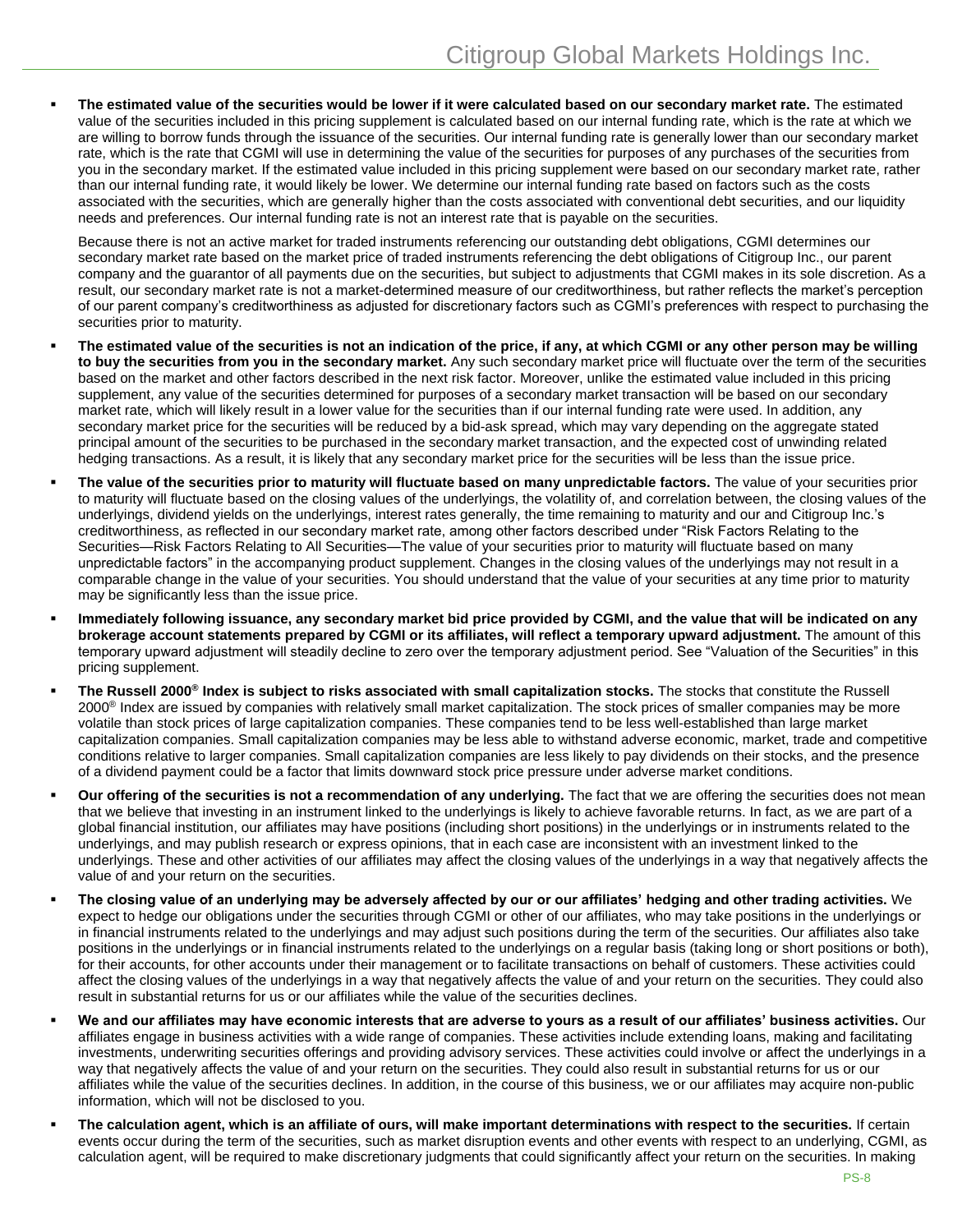these judgments, the calculation agent's interests as an affiliate of ours could be adverse to your interests as a holder of the securities. See "Risk Factors Relating to the Securities—Risk Factors Relating to All Securities—The calculation agent, which is an affiliate of ours, will make important determinations with respect to the securities" in the accompanying product supplement.

- **Changes that affect the underlyings may affect the value of your securities.** The sponsors of the underlyings may at any time make methodological changes or other changes in the manner in which they operate that could affect the values of the underlyings. We are not affiliated with any such underlying sponsor and, accordingly, we have no control over any changes any such sponsor may make. Such changes could adversely affect the performance of the underlyings and the value of and your return on the securities.
- **The U.S. federal tax consequences of an investment in the securities are unclear.** There is no direct legal authority regarding the proper U.S. federal tax treatment of the securities, and we do not plan to request a ruling from the Internal Revenue Service (the "IRS"). Consequently, significant aspects of the tax treatment of the securities are uncertain, and the IRS or a court might not agree with the treatment of the securities as described in "United States Federal Tax Considerations" below. If the IRS were successful in asserting an alternative treatment of the securities, the tax consequences of the ownership and disposition of the securities might be materially and adversely affected. Moreover, future legislation, Treasury regulations or IRS guidance could adversely affect the U.S. federal tax treatment of the securities, possibly retroactively.

Non-U.S. investors should note that persons having withholding responsibility in respect of the securities may withhold on any coupon payment paid to a non-U.S. investor, generally at a rate of 30%. To the extent that we have withholding responsibility in respect of the securities, we intend to so withhold.

You should read carefully the discussion under "United States Federal Tax Considerations" and "Risk Factors Relating to the Securities" in the accompanying product supplement and "United States Federal Tax Considerations" in this pricing supplement. You should also consult your tax adviser regarding the U.S. federal tax consequences of an investment in the securities, as well as tax consequences arising under the laws of any state, local or non-U.S. taxing jurisdiction.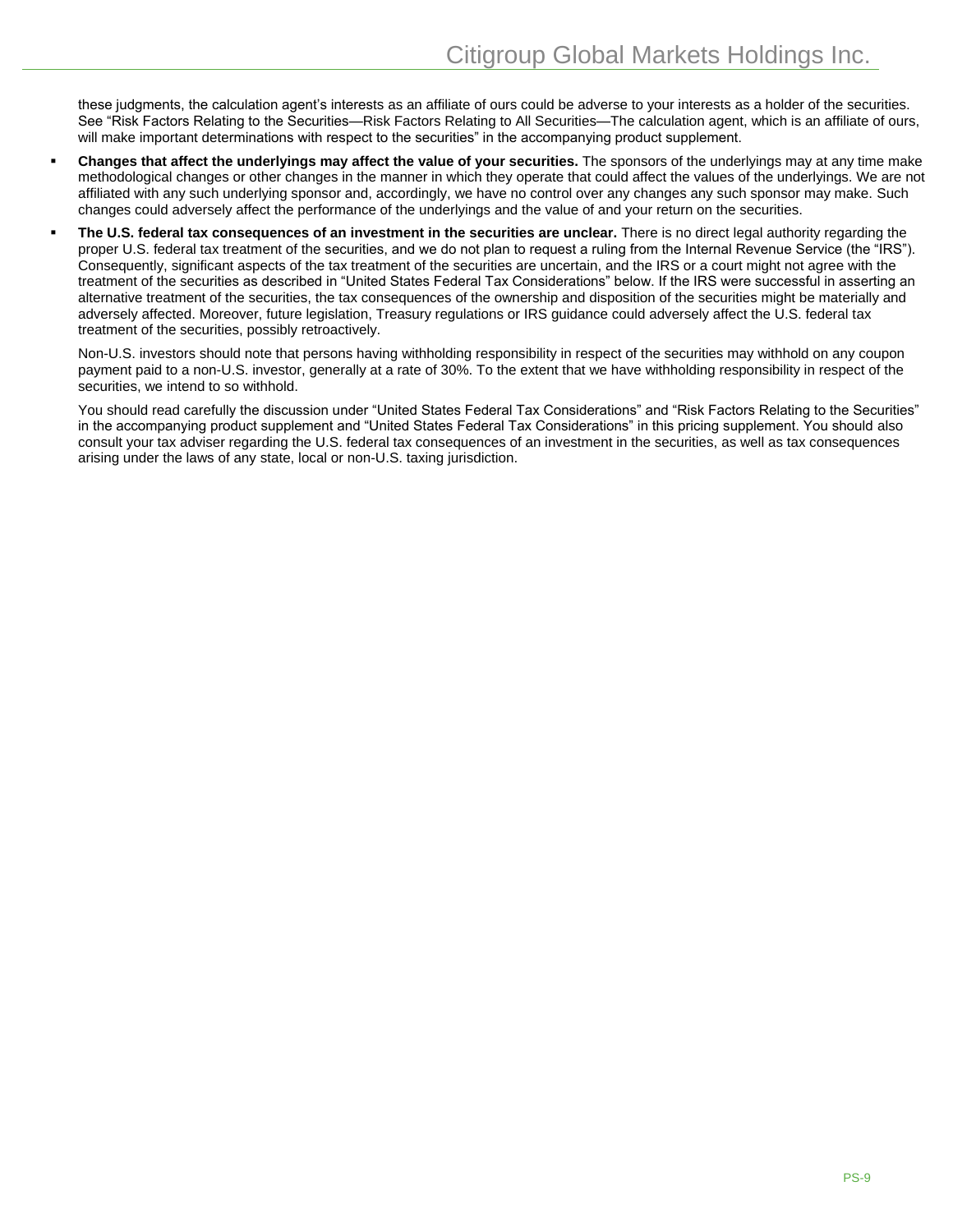## Information About the Nasdaq-100 Index®

The Nasdaq-100 Index<sup>®</sup> is a modified market capitalization-weighted index of stocks of the 100 largest non-financial companies listed on the Nasdaq Stock Market. All stocks included in the Nasdaq-100 Index® are traded on a major U.S. exchange. The Nasdaq-100 Index® was developed by the Nasdaq Stock Market, Inc. and is calculated, maintained and published by Nasdaq, Inc.

Please refer to the section "Equity Index Descriptions— The NASDAQ-100 Index<sup>®</sup>" in the accompanying underlying supplement for additional information.

We have derived all information regarding the Nasdaq-100 Index® from publicly available information and have not independently verified any information regarding the Nasdaq-100 Index®. This pricing supplement relates only to the securities and not to the Nasdaq-100 Index®. We make no representation as to the performance of the Nasdaq-100 Index<sup>®</sup> over the term of the securities.

The securities represent obligations of Citigroup Global Markets Holdings Inc. (guaranteed by Citigroup Inc.) only. The sponsor of the Nasdaq-100 Index<sup>®</sup> is not involved in any way in this offering and has no obligation relating to the securities or to holders of the securities.

#### Historical Information

The closing value of the Nasdaq-100 Index® on March 25, 2022 was 14,754.31.

The graph below shows the closing value of the Nasdaq-100 Index® for each day such value was available from January 3, 2012 to March 25, 2022. We obtained the closing values from Bloomberg L.P., without independent verification. You should not take historical closing values as an indication of future performance.

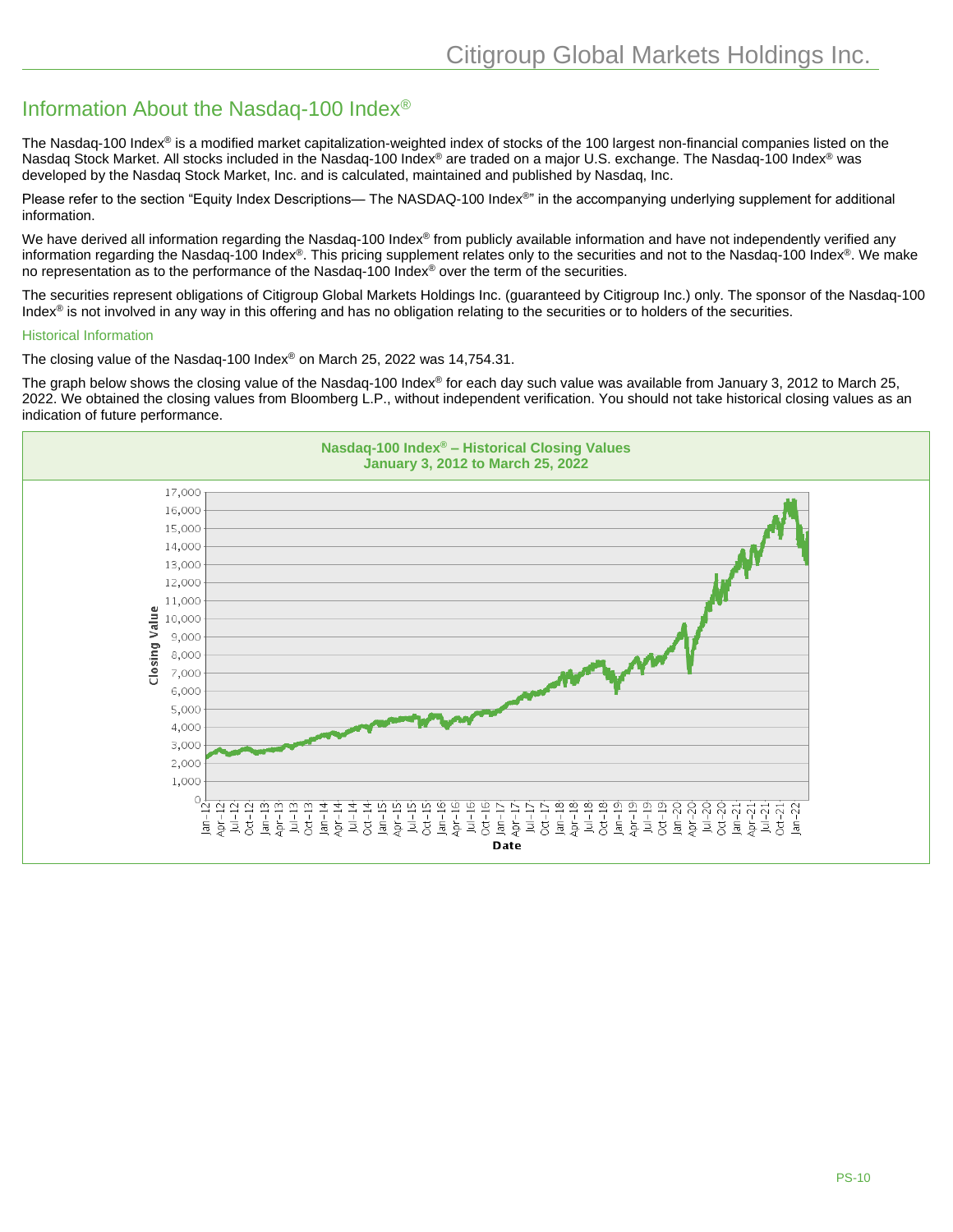## Information About the Russell 2000® Index

The Russell 2000<sup>®</sup> Index is designed to track the performance of the small capitalization segment of the U.S. equity market. All stocks included in the Russell 2000® Index are traded on a major U.S. exchange. It is calculated and maintained by FTSE Russell.

Please refer to the section "Equity Index Descriptions— The Russell Indices" in the accompanying underlying supplement for additional information.

We have derived all information regarding the Russell 2000<sup>®</sup> Index from publicly available information and have not independently verified any information regarding the Russell 2000<sup>®</sup> Index. This pricing supplement relates only to the securities and not to the Russell 2000<sup>®</sup> Index. We make no representation as to the performance of the Russell 2000® Index over the term of the securities.

The securities represent obligations of Citigroup Global Markets Holdings Inc. (guaranteed by Citigroup Inc.) only. The sponsor of the Russell 2000® Index is not involved in any way in this offering and has no obligation relating to the securities or to holders of the securities.

#### Historical Information

The closing value of the Russell 2000® Index on March 25, 2022 was 2,077.983.

The graph below shows the closing value of the Russell 2000<sup>®</sup> Index for each day such value was available from January 3, 2012 to March 25, 2022. We obtained the closing values from Bloomberg L.P., without independent verification. You should not take historical closing values as an indication of future performance.

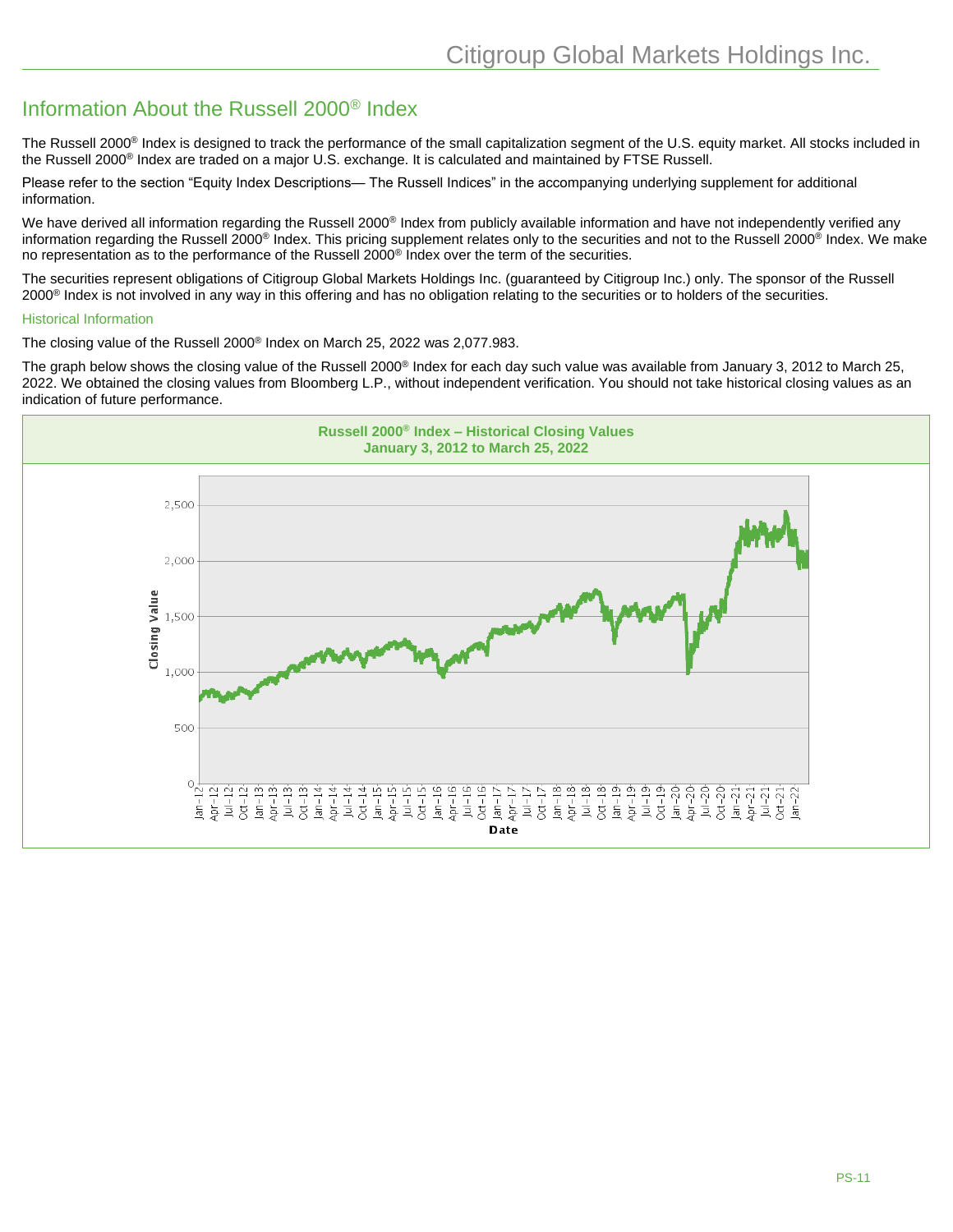## Information About the S&P 500® Index

The S&P 500<sup>®</sup> Index consists of the common stocks of 500 issuers selected to provide a performance benchmark for the large capitalization segment of the U.S. equity markets. It is calculated and maintained by S&P Dow Jones Indices LLC.

Please refer to the section "Equity Index Descriptions— The S&P U.S. Indices" in the accompanying underlying supplement for additional information.

We have derived all information regarding the S&P 500<sup>®</sup> Index from publicly available information and have not independently verified any information regarding the S&P 500<sup>®</sup> Index. This pricing supplement relates only to the securities and not to the S&P 500<sup>®</sup> Index. We make no representation as to the performance of the S&P 500® Index over the term of the securities.

The securities represent obligations of Citigroup Global Markets Holdings Inc. (guaranteed by Citigroup Inc.) only. The sponsor of the S&P 500<sup>®</sup> Index is not involved in any way in this offering and has no obligation relating to the securities or to holders of the securities.

#### Historical Information

The closing value of the S&P 500® Index on March 25, 2022 was 4,543.06.

The graph below shows the closing value of the S&P 500® Index for each day such value was available from January 3, 2012 to March 25, 2022. We obtained the closing values from Bloomberg L.P., without independent verification. You should not take historical closing values as an indication of future performance.

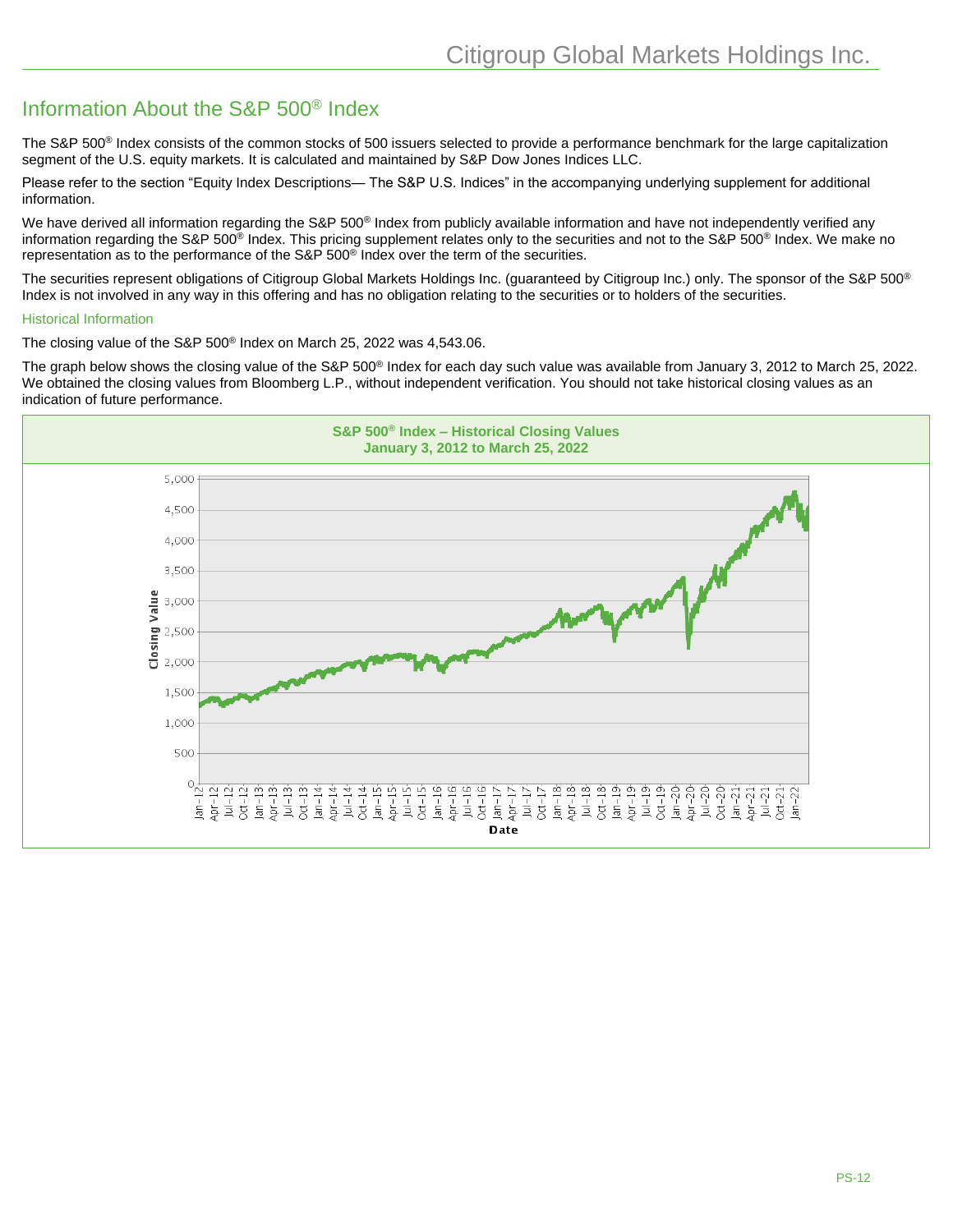## United States Federal Tax Considerations

You should read carefully the discussion under "United States Federal Tax Considerations" and "Risk Factors Relating to the Securities" in the accompanying product supplement and "Summary Risk Factors" in this pricing supplement.

Due to the lack of any controlling legal authority, there is substantial uncertainty regarding the U.S. federal tax consequences of an investment in the securities. In connection with any information reporting requirements we may have in respect of the securities under applicable law, we intend (in the absence of an administrative determination or judicial ruling to the contrary) to treat the securities for U.S. federal income tax purposes as prepaid forward contracts with associated coupon payments that will be treated as gross income to you at the time received or accrued in accordance with your regular method of tax accounting. In the opinion of our counsel, Davis Polk & Wardwell LLP, this treatment of the securities is reasonable under current law; however, our counsel has advised us that it is unable to conclude affirmatively that this treatment is more likely than not to be upheld, and that alternative treatments are possible. Moreover, our counsel's opinion is based on market conditions as of the date of this preliminary pricing supplement and is subject to confirmation on the pricing date.

Assuming this treatment of the securities is respected and subject to the discussion in "United States Federal Tax Considerations" in the accompanying product supplement, the following U.S. federal income tax consequences should result under current law:

- Any coupon payments on the securities should be taxable as ordinary income to you at the time received or accrued in accordance with your regular method of accounting for U.S. federal income tax purposes.
- Upon a sale or exchange of a security (including retirement at maturity), you should recognize capital gain or loss equal to the difference between the amount realized and your tax basis in the security. For this purpose, the amount realized does not include any coupon paid on retirement and may not include sale proceeds attributable to an accrued coupon, which may be treated as a coupon payment. Such gain or loss should be short-term capital gain or loss.

We do not plan to request a ruling from the IRS regarding the treatment of the securities. An alternative characterization of the securities could materially and adversely affect the tax consequences of ownership and disposition of the securities, including the timing and character of income recognized. In addition, the U.S. Treasury Department and the IRS have requested comments on various issues regarding the U.S. federal income tax treatment of "prepaid forward contracts" and similar financial instruments and have indicated that such transactions may be the subject of future regulations or other guidance. Furthermore, members of Congress have proposed legislative changes to the tax treatment of derivative contracts. Any legislation, Treasury regulations or other guidance promulgated after consideration of these issues could materially and adversely affect the tax consequences of an investment in the securities, possibly with retroactive effect. You should consult your tax adviser regarding possible alternative tax treatments of the securities and potential changes in applicable law.

**Withholding Tax on Non-U.S. Holders.** Because significant aspects of the tax treatment of the securities are uncertain, persons having withholding responsibility in respect of the securities may withhold on any coupon payment paid to Non-U.S. Holders (as defined in the accompanying product supplement), generally at a rate of 30%. To the extent that we have (or an affiliate of ours has) withholding responsibility in respect of the securities, we intend to so withhold. In order to claim an exemption from, or a reduction in, the 30% withholding, you may need to comply with certification requirements to establish that you are not a U.S. person and are eligible for such an exemption or reduction under an applicable tax treaty. You should consult your tax adviser regarding the tax treatment of the securities, including the possibility of obtaining a refund of any amounts withheld and the certification requirement described above.

As discussed under "United States Federal Tax Considerations—Tax Consequences to Non-U.S. Holders" in the accompanying product supplement, Section 871(m) of the Code and Treasury regulations promulgated thereunder ("Section 871(m)") generally impose a 30% withholding tax on dividend equivalents paid or deemed paid to Non-U.S. Holders with respect to certain financial instruments linked to U.S. equities ("U.S. Underlying Equities") or indices that include U.S. Underlying Equities. Section 871(m) generally applies to instruments that substantially replicate the economic performance of one or more U.S. Underlying Equities, as determined based on tests set forth in the applicable Treasury regulations. However, the regulations, as modified by an IRS notice, exempt financial instruments issued prior to January 1, 2023 that do not have a "delta" of one. Based on the terms of the securities and representations provided by us as of the date of this preliminary pricing supplement, our counsel is of the opinion that the securities should not be treated as transactions that have a "delta" of one within the meaning of the regulations with respect to any U.S. Underlying Equity and, therefore, should not be subject to withholding tax under Section 871(m). However, the final determination regarding the treatment of the securities under Section 871(m) will be made as of the pricing date for the securities, and it is possible that the securities will be subject to withholding tax under Section 871(m) based on the circumstances as of that date.

A determination that the securities are not subject to Section 871(m) is not binding on the IRS, and the IRS may disagree with this treatment. Moreover, Section 871(m) is complex and its application may depend on your particular circumstances, including your other transactions. You should consult your tax adviser regarding the potential application of Section 871(m) to the securities.

We will not be required to pay any additional amounts with respect to amounts withheld.

**You should read the section entitled "United States Federal Tax Considerations" in the accompanying product supplement. The preceding discussion, when read in combination with that section, constitutes the full opinion of Davis Polk & Wardwell LLP regarding the material U.S. federal tax consequences of owning and disposing of the securities.**

**You should also consult your tax adviser regarding all aspects of the U.S. federal income and estate tax consequences of an investment in the securities and any tax consequences arising under the laws of any state, local or non-U.S. taxing jurisdiction.**

### Supplemental Plan of Distribution

CGMI, an affiliate of Citigroup Global Markets Holdings Inc. and the underwriter of the sale of the securities, is acting as principal and will receive an underwriting fee of up to \$2.00 for each security sold in this offering. The actual underwriting fee will be equal to the selling concession provided to selected dealers, as described in this paragraph. From this underwriting fee, CGMI will pay selected dealers not affiliated with CGMI a variable